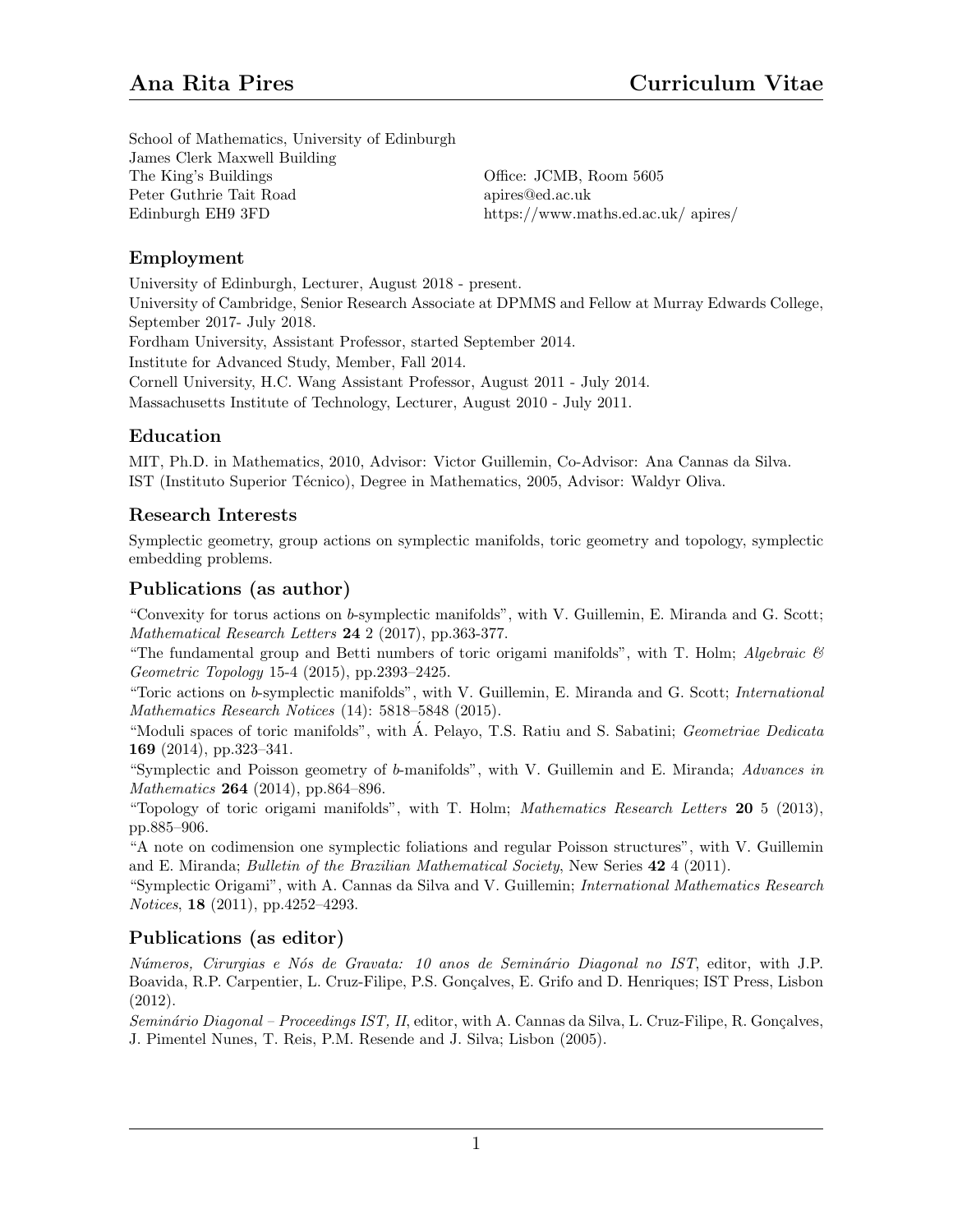### Research Talks ( in seminars and conferences)

Infinite staircases in symplectic embedding problems

- GLEN Algebraic Geometry Meeting, University of Sheffield, February 2018.
- Differential Geometry and Topology Seminar, University of Cambridge, November 2017.
- KCL/UCL Geometry Seminar, Kings College London / University College London, October 2017.
- Mathematical Congress of the Americas, Montreal, July 2017.
- Matem´aticos Portugueses pelo Mundo, Instituto Superior T´ecnico, July 2017.
- A celebration of symplectic geometry: 15 years of JSG, Harvard University, June 2017.
- Workshop: Quantitative Symplectic Geometry, Simons Center for Geometry and Physics, May 2017.
- Special Session on Representation Spaces and Toric Topology, AMS Sectional Meeting, Hunter College, May 2017.
- Geometry Seminar, Yale University, October 2016.
- Geometria em Lisboa Seminar, IST Lisbon, July 2016.
- Gauge Theory, Topology, and Symplectic Geometry Seminar, Harvard University, April 2016.
- Symplectic Seminar, Princeton University / IAS, April 2016.
- Cornell Penn State Joint Symplectic Seminar, Cornell University, April 2016.
- Special Session on Symplectic and Contact Geometry, AMS Sectional Meeting, University of Georgia, March 2016.

The topology of toric origami manifolds

- Topology Festival, Cornell University, May 2015.
- Differential Geometry Seminar, CUNY, April 2015.
- Special Session on Symplectic Topology and Geometry, AWM Research Symposium, University of Maryland, April 2015.
- Geometry and Topology (in honor of Martin Bendersky and Sam Gitler), Princeton University, March 2015.
- IAS Postdoctoral Talks, IAS, September 2014.
- Algebraic Topology Seminar, Princeton University, April 2014.
- Symplectic Geometry, Gauge Theory, and Categorification Seminar, Columbia University, December 2013.
- Geometry and Topology Seminar, University of Pennsylvania, December 2013.
- Geometry and Topology Seminar, Rutgers University, December 2013.
- Special Session on Toric Geometry and Topology, Mathematical Congress of the Americas, Guanajuato, Mexico, August 2013.
- Geometria em Lisboa Seminar, IST Lisbon, July 2013.
- "(After) D-days talks", ETH, Zurich, June 2013.
- Geometry and Topology Seminar, MIT, June 2013.

From Archimedes to Symplectic Geometry

- Math Department Colloquium, Drexel University, May 2015.
- Math Department Talks, Fordham University, February 2014.
- The topology of acyclic toric origami manifolds
- Lie Groups Seminar, Cornell University, March 2013.
- Toric b-symplectic and origami manifolds
	- 11th Annual Graduate Student Topology & Geometry Conference, University of Notre-Dame, April 2013.
- Symplectic Geometry Seminar, Princeton University / IAS, February 2013. Poisson and symplectic geometry on b-manifolds
	- Cornell Penn State Joint Symplectic Seminar, Cornell University, October 2011.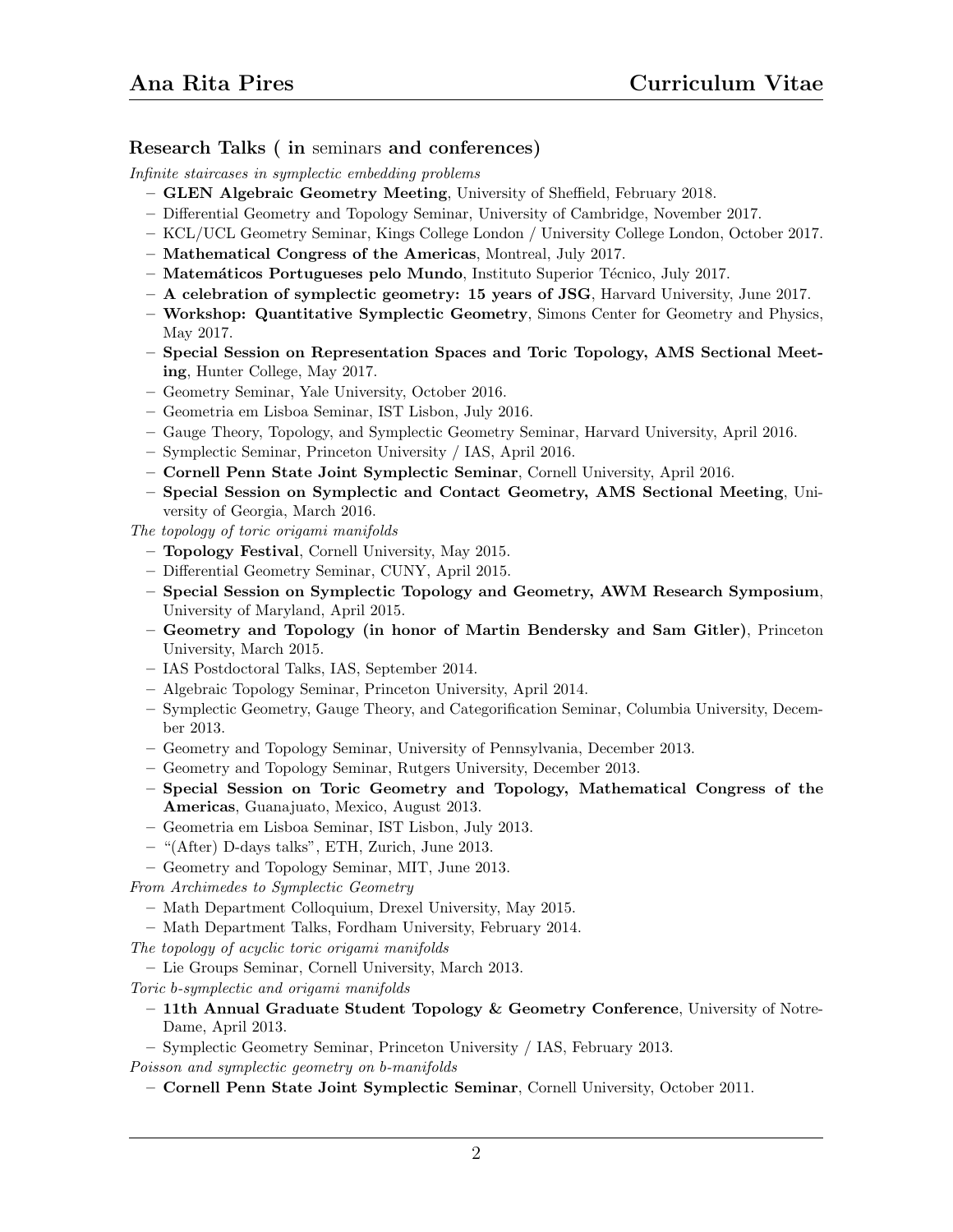- Special Session on Symplectic Geometry and Topology, AMS Sectional Meeting, Cornell University, September 2011.
- Symplectic Seminar, University of Toronto, March 2011.
- Not quite symplectic: origami manifolds and Poisson b-manifolds
	- Workshop on Symplectic and Poisson Geometry, University of Colima, Mexico, January 2011.
- Geometry of b-manifolds
- Colloque Paulette Libermann, Institut Henri Poincar´e, Paris, France, December 2009. Variations on symplectic geometry
- Seminar at Universidade da Beira Interior, Covilh˜a , Portugal, March 2009.

#### Symplectic origami

- Geometry and Topology Seminar, Binghamton University, September 2011.
- Geometry and Topology Seminar, McMaster University, March 2011.
- Special Session on Symplectic and Poisson Geometry, AMS Sectional Meeting, Georgia Southern University, March 2011.
- Math Department Seminar Series, UMass Boston, November 2010.
- Encontro Nacional da Sociedade Portuguesa de Matem´atica, Leiria, Portugal, July 2010.
- Topology and Geometric Group Theory Seminar, Cornell University, October 2009.
- XVIII Oporto Meeting on Geometry, Topology and Physics, University of Porto, Porto, Portugal, July 2009.
- Geometry in Lisbon Seminar, IST, Lisbon, Portugal, March 2009.
- Moment Maps Conference, EPFL, Lausanne, Switzerland, August 2008.
- (joint talk with Victor Guillemin), Conference on Moment Maps, CRM, Barcelona, Spain, June 2008.

## Outreach Talks (see also Outreach Teaching)

The very best way to stack spheres

– (for a general audience) Pint of Science, DSK bar, Brooklyn, May 2015.

Hospitality at the Hilbert Hotel: How Big is Infinity?

- (for IAS members) After Hours Conversations, IAS, November 2014.
- Geometry of paper folding: how origami beat Euclid
	- (for math majors) Reed College, April 2015.
	- (for math majors) Swarthmore College, February 2014.
	- (for a general audience) Champalimaud Foundation, Lisbon, October 2013.
	- $-$  (for a general audience) 1st Viva a Matemática meeting, Lisbon, October 2013.
	- (for undergrads) Totally Awesome Mathematics, Cornell University, April 2012 and April 2013.
	- (for secondary school teachers) Saturdays Worskhops for Teachers, Cornell University, March 2013.
	- (for a general audience) Museu da Ciˆencia, Coimbra, April 2012.
	- (for a general audience) Calouste Gulbenkian Foundation, Lisbon, April 2012.
- Flat-foldability: There's some math in my origami
- (for undergrads) Tea Time Tiny Talks, Cornell University, September 2012.
- A little linear algebra, a little symplectic geometry
	- (for math majors) Undergraduate Math Club, Cornell University, November 2011.
	- (for math majors) O Gosto pela Matem´atica Uma D´ecada de Talentos, Lisbon, Portugal, July 2010.

# Teaching Experience (includes Outreach Teaching)

Fordham University:

– Abstract Algebra (Math 3005), Spring 2017.